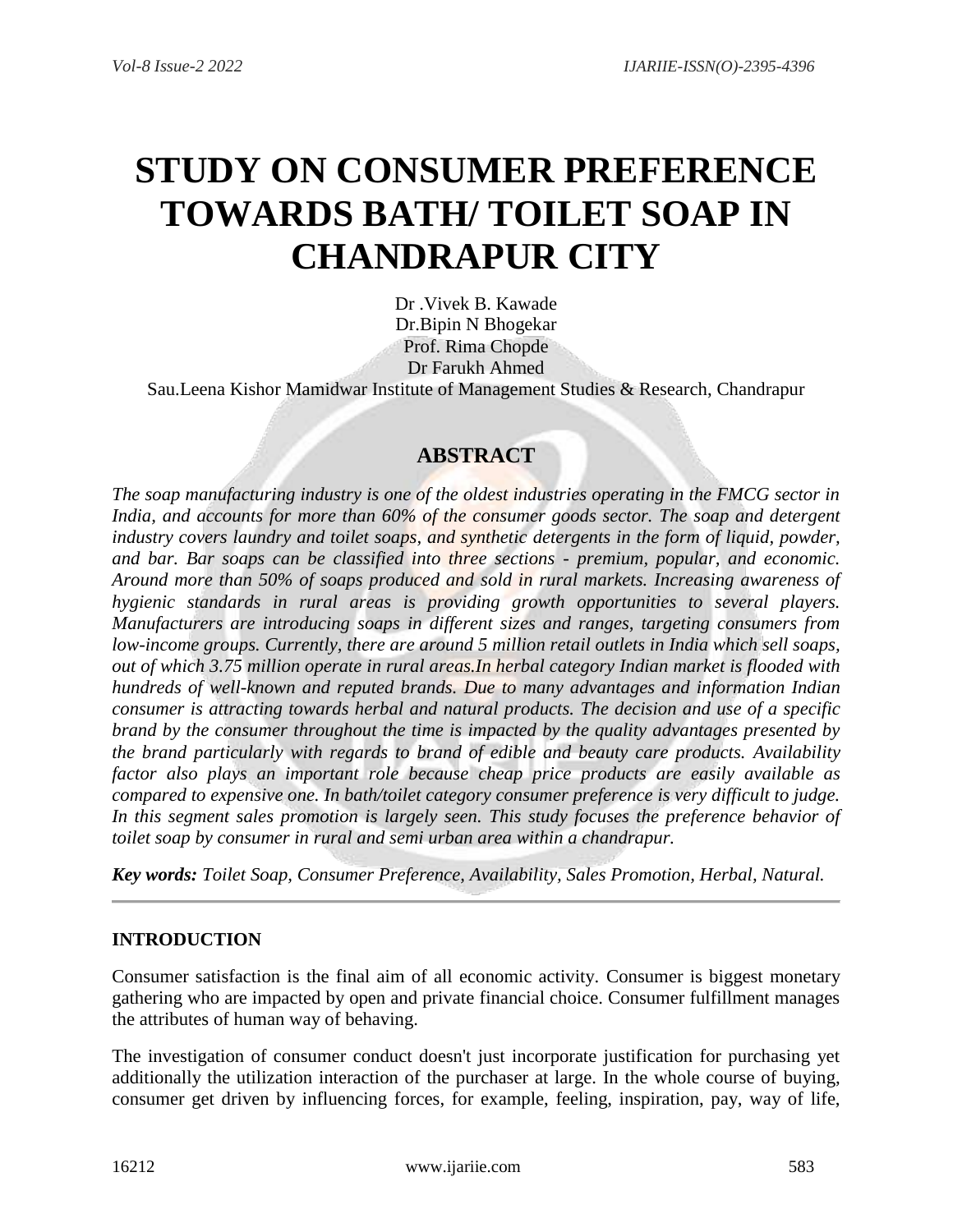assessment, culture, character and so on The Indian customer market has higher expendable pay.More than 60 % of India Population Lives in 6,27,000 Villages in rural Areas.90% of the Rural Population is concentrated in villages with a Population of less than 2,000 with agriculture and allied activity being the main Business. This shows the Potential India and has to bring the much -needed Volume Driven Growth. The Saturation limit in the Urban Market has reached and now marketers are moving Rural. They are following go "GO RURAL" Strategy.

Soap is made by mixing fats and oils with a chemical base. Humans have used bath soap for millennia. Proof exists of the production of soap like material in around 2800 BC in olden days of Babylon. Brands like Dettol and lifebuoy have actively participated in the initiative by making the rural peoples aware of their range of cheap products. The bathing soap products have their availability in pan India irrespective of urban or rural and have flexible pricing which ranges from as low as Rs 10/piece, Rs 15/piece - Rs 20/piece to more than Rs 100/piece. This study basically focuses on motivational factor on consumer buying behavior towards the bath soap on the basis of demographic, psychographic and behavioral factors.

#### **Factors affecting buying behavior**

- 1) Price is the most important factor which effects the buying behavior of consumer, by which a consumer goes for the various segment of soap like premium, popular, subpopular and carbolic which are basically decided by the cost factor and fat content in the soap.
- 2) The buying frequency is either monthly that is done by the families or in case of bachelors it is more than once in a month. The occasions when premium soaps are purchased are usually when there are festivals and ceremonies. Moti Sandal and rose version Soaps are usually presented during festivals and occasions for presents and gifts.
- 3) The promotional techniques help to boost sales. Various tactics like the price off's, buy one get two free, free gifts and other schemes help boost sales in short run and also help in clearing stocks.
- 4) One of the important points a soap marketer should note is that the soaps are usually purchased by women in urban areas as most of the day to day consumption of personal care products are made by women. A point to note is that women use more personal care product than men do and hence premium soaps are mostly targeted at them. Men normally make purchase decisions in rural areas. Hence the marketer has to adopt different strategy for such a market.

#### **Benefits sought by various customers from various brands are**

- 1. Beauty Lux
- 2. Freshness Liril, Cinthol
- 3. Family—Santoor, lifebuoy, Mysore sandal.
- 4. Baby Johnson & Johnson, Doy
- 5. Cream Dove, Doy Care (moisturizing)
- 6. Medicated Dettol, Savlon,
- 7. Glycerin Pears,
- 8. Herbal –Medimix,Margo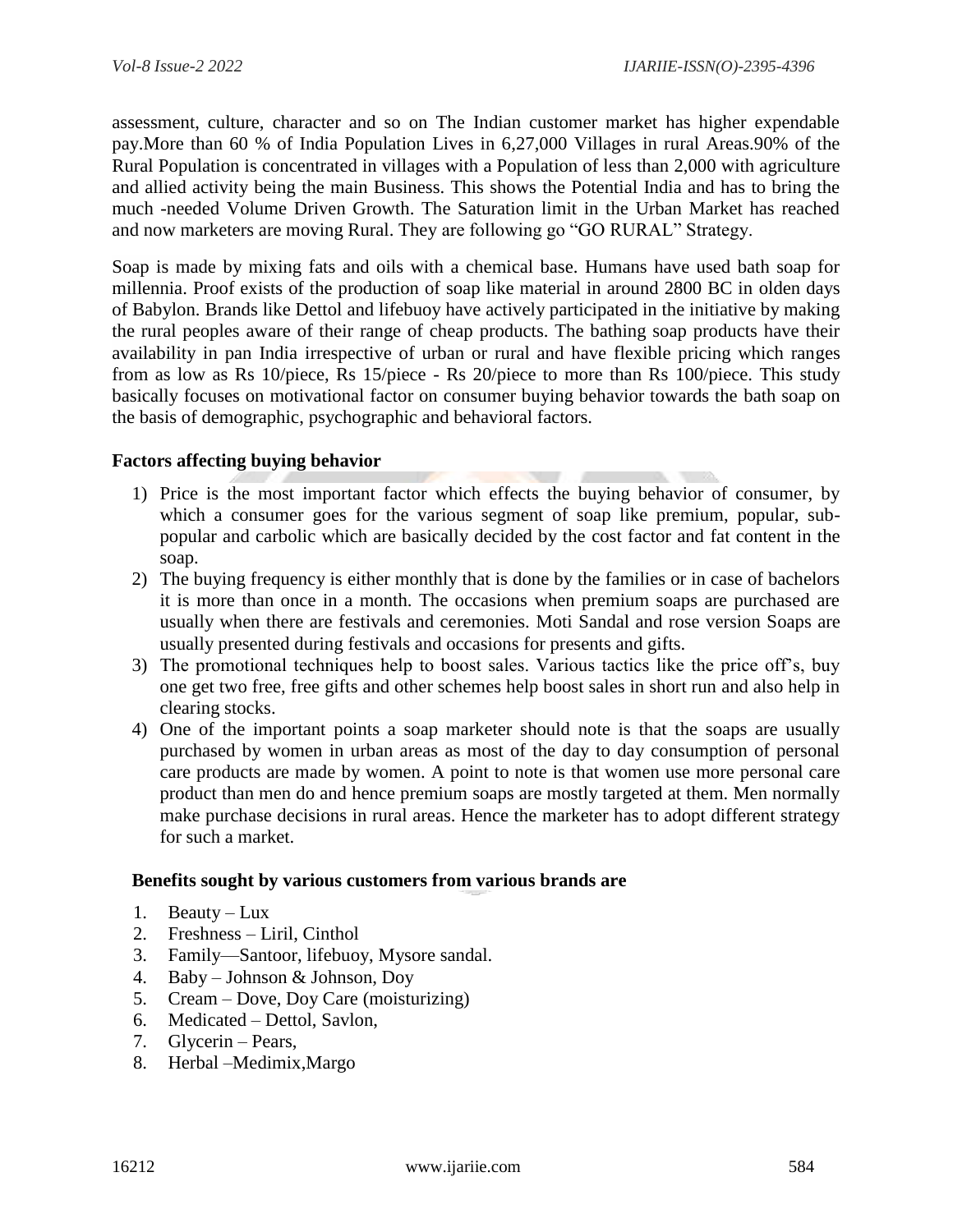#### **Major players in the Indian market**

- 1. ITC Ltd.
- 2. Hindustan uniliver ltd.
- 3. Wipro ltd.
- 4. Godrej consumer Products Ltd.
- 5. Jyothy Labs.
- 6. Reckitt Benckiser
- 7. Patanjali India.
- 8. Karnataka soaps and detergent Ltd.

#### **Bath/toilet soap attributes**

- Quality
- Product design style and color
- Brand name
- Price
- Innovation
- Health aspects
- Promotional offers
- Brand trust
- Influence of advertising
- Durability
- Lather & TFM content.

There is a increase in Income of Rural People, growth in rural demand is expected to increase double fold every Quarter because consumers are moving up towards premium products. However, in the recent past there has not been much change in the volume of premium soaps in proportion to economy soaps, because increase in prices has led some consumers to look for cheaper substitutes. The Maximum Advertisement is Personal Care Category comes from Toiletry Soaps .It will be also good to understand some ground realities about rural marketing before marketers venture into rural markets with their brands. Like in urban areas, People who watch TV in rural areas, also influence the choice of many personal care products.

Beauty Soap segment holds the largest market share, account for more than 50% of the market. Medicated Soap segment is also witnessing growth in India, majorly due to increasing understanding about the benefitsthat medicated soaps can have for various skin conditions. Based on the Form, market is segmented into Bar Soap and Liquid Soap segments. India Soap market is dominated by Bar Soap. Being a price sensitive market, majority consumers in India gives price preference Bar soaps as they are cheaper than liquid soaps.Based on Distribution Channel, the Indian Soap market split into the various segments.

The store-based distribution channel account for more than 95% of the market share, and this trend is expected to prevail over the course of next five years.Major players operating in India Soap market include Wipro Consumer Care Limited, Godrej Consumer Products Ltd,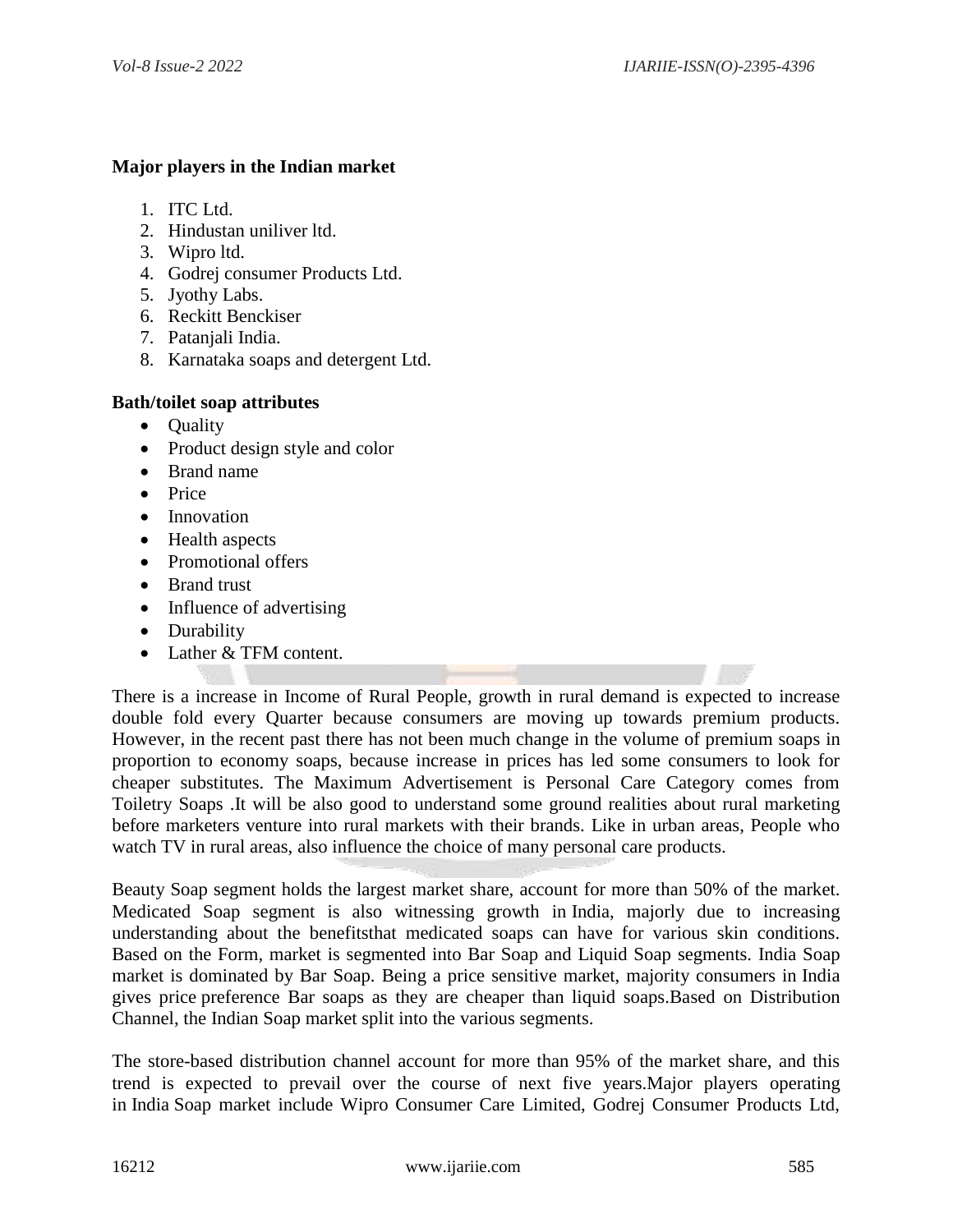Hindustan Unilever Ltd, Reckitt Benckiser (India) Pvt.Ltd, ITC Ltd, Colgate Palmolive (India) Ltd, Jyothy Laboratories Ltd, Patanjali Ayurveda, The Himalaya Drug Company, and Karnataka Soaps and Detergents Ltd.

## **Scope of the study**:

The scope of the study is restricted to toilet soaps only and tries to relateconsumer preferences regarding toilet soap, its price constraints, effect of adverting and sales promotion. From the above information this study tries to examine and understand the Consumers' psychology.

## **Need for the study:**

Bath/Toilet soaps, despite their divergent brands, are not well differentiated by the consumers. It is, therefore, not clear if it is the brand loyalty or experimentation lured by high volume media campaign, which sustain them. A consequence is that the market is fragmented. It is obvious that this must lead to a highly competitive market

## **Objectives**

- To Study the consumer perception and awareness toward bath/toilet soap regarding various brands available in the market.
- To point out the factors considered before buying bath/toilet soap.
- To analyze the bath/toilet soap are having best range of price, packing, fragrance and other features.
- To Study the influence of advertisement and promotion techniqueson consumer preference

## **Limitations**

- This study only related to nearest rural and semi urban area of Chandrapur city
- This study is collected the information regarding toilet soap only not include baby soap

## **Research Methodology**:-

The study under taken is descriptive in nature, for the collection of data following resources were used.

- 1) Primary Data
- 2) Secondary Data.

**1) Primary Data**: - Primary data collection methods can be divided into two groups: quantitative and qualitative. Primary data was collected through close ended questionnaire.

**Sampling**: - The universe of the study covers whole Chandrapur city and nearby rural areas as its population. The sampling is selected by using convenient sampling and the sample size was confined to 160.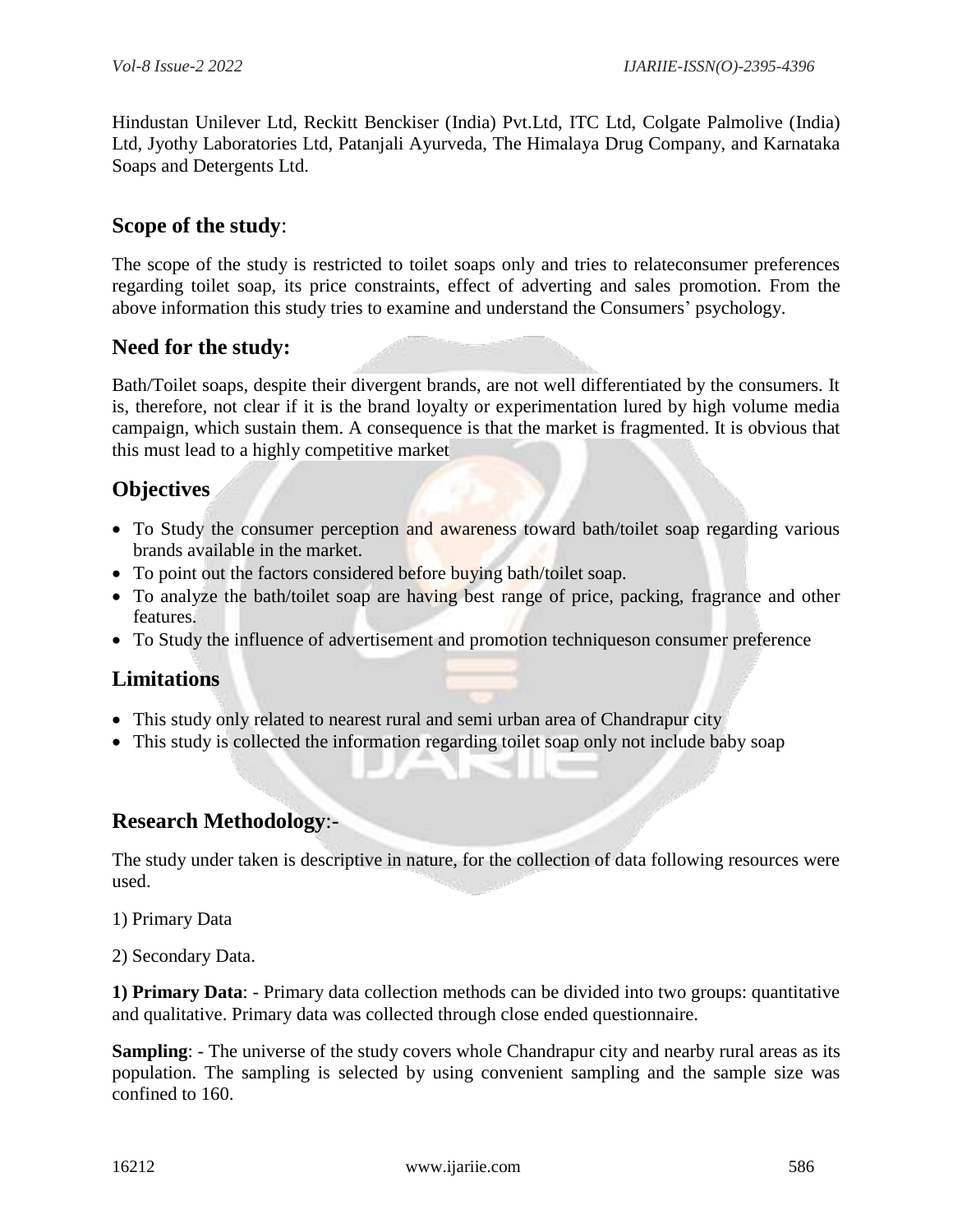**2) Secondary Data**:-Secondary data is a type of data that has already been published in books, newspapers, magazines, journals, online portals etc. There is an abundance of data available in these sources about research area, almost regardless of the nature of the research area.

#### **Data Analysis and findings**

#### **Table 1:According to Gender**

| Category     | <b>No.of respondents</b> | Percentage  |
|--------------|--------------------------|-------------|
| Female       | SX                       |             |
| Male         |                          |             |
| <b>Total</b> | 160                      | <b>100%</b> |

#### **Table 2: According to Occupation.**

| Occupation              | No.of<br>respondents | <b>Percentage</b> |
|-------------------------|----------------------|-------------------|
| Student                 | 52                   | 33                |
| Employee                | 43                   | 27                |
| Housewife               | 39                   | 24                |
| Self-employed /Business | 27                   | 16                |
| <b>Total</b>            | 160                  | 100%              |

## **Table 3:According to Marital Status**

| <b>Status</b> | No. of<br>respondents | Percentage |
|---------------|-----------------------|------------|
| Single        | 74                    | 46         |
| Married       | 86                    | 54         |
| <b>Total</b>  | 60                    | 100%       |

#### **Table 4: According to Age**

| Age          | No. of      | Percentage |
|--------------|-------------|------------|
|              | respondents |            |
| More than 15 | 29          | 18         |
| $15 - 25$    | 36          | 22         |
| $25 - 35$    | 45          | 29         |
| $35 - 45$    | 31          | 19         |
| 45 and above | 19          | 12         |
| <b>Total</b> | 160         | 100%       |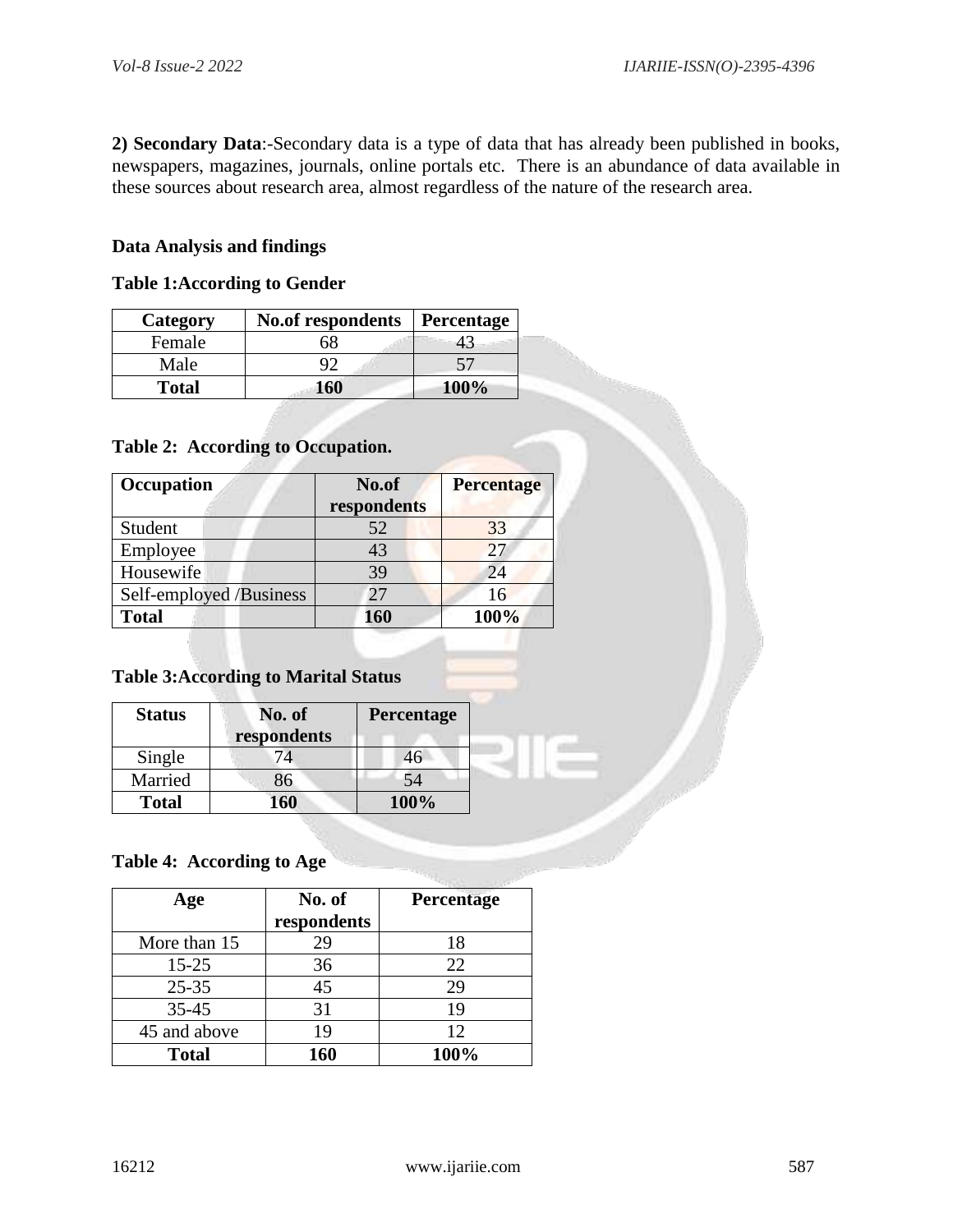| <b>Monthly Income</b> | No. of      | Percentage |
|-----------------------|-------------|------------|
|                       | respondents |            |
| 5,000-11,000          | 43          | 27         |
| 11,000-21,000         | 37          | 24         |
| 21,000-31,000         | 41          | 25         |
| 31,000-41,000         | 23          | 14         |
| 41,000 and above      | 16          | 10         |
| <b>Total</b>          | 160         | 100%       |

## **Table 5: According to Monthly income**

# **Table 6:According to Monthly Expenditure.**

| <b>Monthly</b><br><b>Expenditure (in Rs)</b> | No. of<br>respondents | Percentage |
|----------------------------------------------|-----------------------|------------|
| More than 100                                | 33                    | 21         |
| 100-125                                      | 43                    | 27         |
| 125-150                                      | 30                    | 18         |
| 150-175                                      | 33                    | 21         |
| 175 and above                                | 21                    | 13         |
| <b>Total</b>                                 | 160                   | 100%       |

**Table 7: According to frequency of purchase.**

| <b>Frequency</b>  | No. of      | Percentage |
|-------------------|-------------|------------|
|                   | respondents |            |
| Once in a month   |             |            |
| Twice in a month  | 43          |            |
| Thrice in a month | 33          |            |
| Four in a month   | 17          |            |
| <b>Total</b>      | 160         | 100%       |

**Table 8: According to factors for buying bath/toilet soap**

| <b>Factors</b>          | No. of      | Percentage |
|-------------------------|-------------|------------|
|                         | respondents |            |
| Quality & Brand of soap | 14          |            |
| Price of soap           | 53          | 34         |
| Shell life              | 47          | 29         |
| Promotional offers      | 36          | 22         |
| Health & Hygiene        | 10          |            |
| <b>Total</b>            | 160         | 100%       |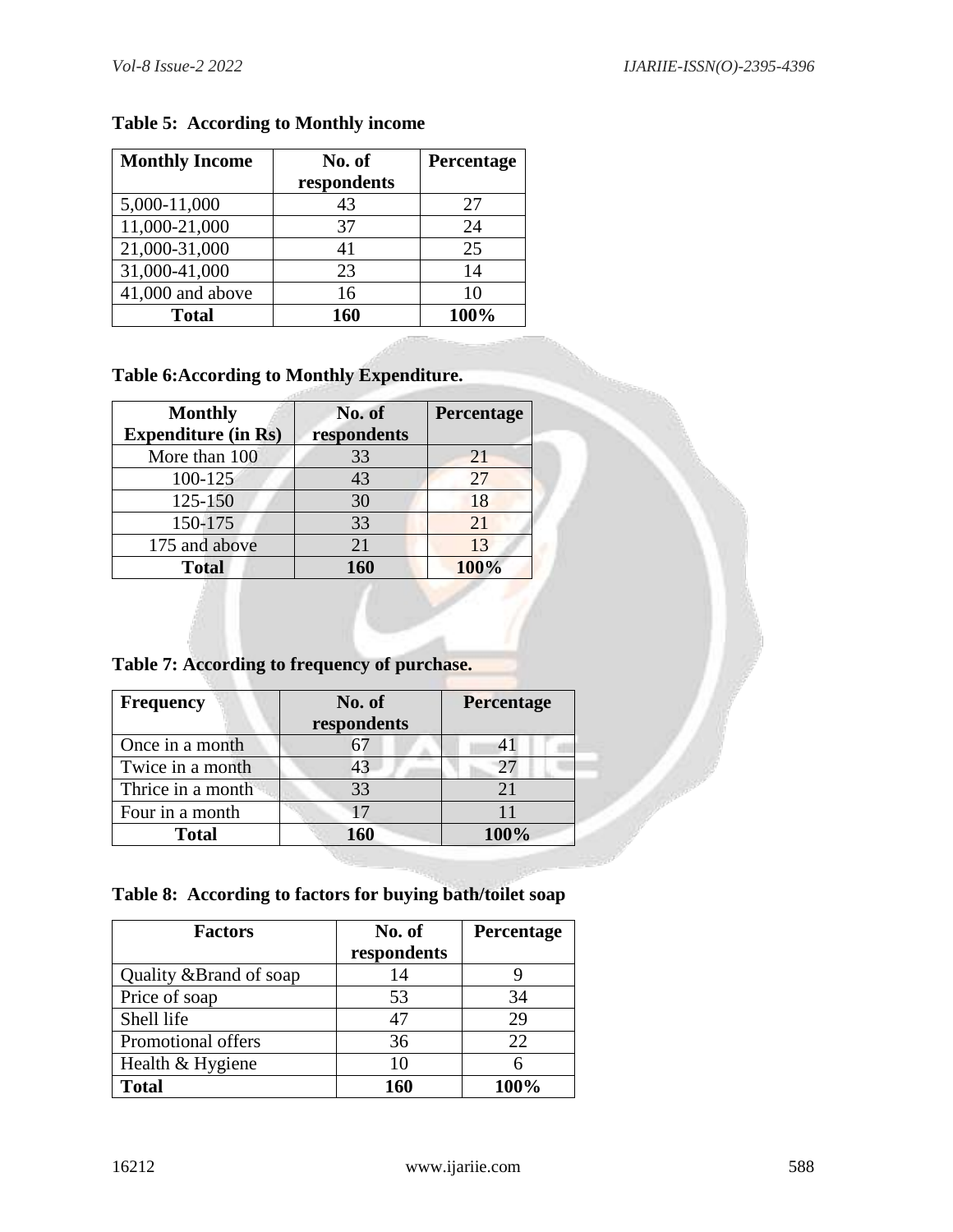| <b>Type/Kind of</b><br>consumer | No. of<br>respondents | Percentage |
|---------------------------------|-----------------------|------------|
| Switcher                        | 27                    | 17         |
| Splitter                        | 34                    | 21         |
| Shifter                         | 29                    | 18         |
| <b>Brand loyal</b>              | 39                    | 25         |
| Hardcore                        | 31                    | 19         |
| <b>Total</b>                    | 160                   | 100%       |

## **Table 9: According to type/kind of consumer.**

## **Table 10: According to explanation for change a brand**

| <b>Explanation</b>             | No. of<br>respondents | <b>Percentage</b> |
|--------------------------------|-----------------------|-------------------|
| Trying new variety             |                       | 36                |
| Less price on other brands     | 45                    | 28                |
| Promotional offers             | 34                    | 21                |
| Not satisfy with current brand | 24                    | 15                |
| <b>Total</b>                   | 160                   | 100%              |

# **Table 11: According to present use of bath/toilet soap.**

| <b>Present use</b> | No. of<br>respondents | Percentage |
|--------------------|-----------------------|------------|
| Lifebuoy           | 32                    | 20         |
| Santoor            | 27                    | 17         |
| Lux                | 21                    | 13         |
| Dove               | 11                    |            |
| Pears              | 07                    |            |
| Cinthol            | 10                    | 6          |
| Dettol             | 11                    | 7          |
| Medimix            | 18                    | 11         |
| Mysore sandal soap | 14                    | 9          |
| Liril              | 09                    | 6          |
| <b>Total</b>       | 160                   | 100%       |

## **Table 12: According to Total Members in the Family.**

| <b>Family Members</b>        | No. of<br>respondents | <b>Percentage</b> |
|------------------------------|-----------------------|-------------------|
| Two Members (only<br>couple) | 7Δ                    | 15                |
| Three Members (one)          |                       |                   |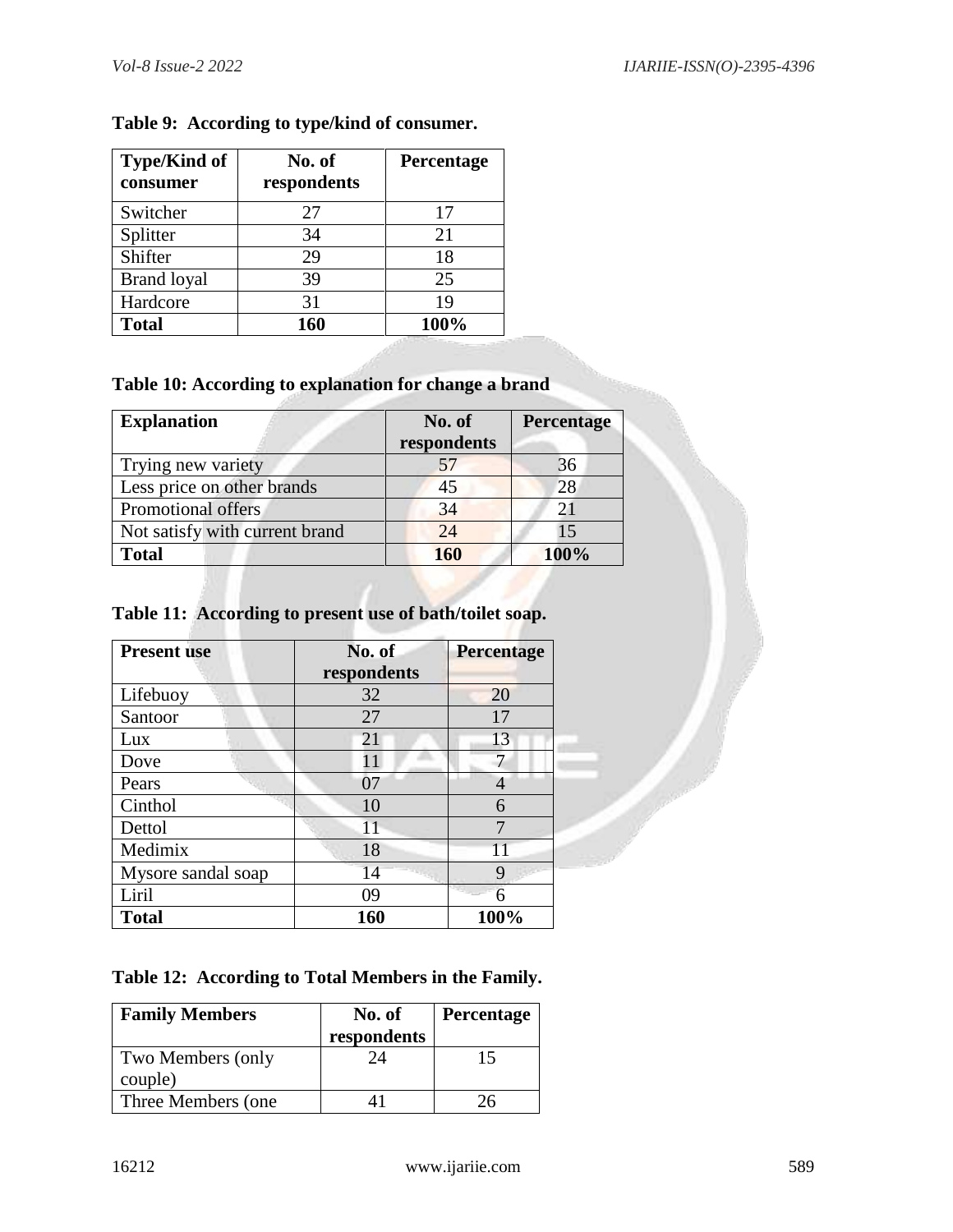| child)                   |     |      |
|--------------------------|-----|------|
| Four Members (Two        | 59  | 37   |
| children)                |     |      |
| Five or Six Members      | 36  | 22   |
| (including grandparents) |     |      |
| <b>Total</b>             | 160 | 100% |

## **Findings and Conclusion.**

From the above table it is clear that

- 1) 43% respondents are female and 57% respondents are male.
- 2) 33% respondents are students, 27% respondents are employees, 24% respondents are housewife's,16% respondents are self employed or having their own business.
- 3) 46% respondents are single and 54% respondents are married.
- 4) 18% respondents are having age of above 18, 22% respondents are in the age group of 15-25, 29% respondents are in the age group of 25-35, 19% respondents are in the age group of 35-45 and 12% respondents are above age of 45.
- 5) 27% respondents are having monthly income of 5,000-11,000, 24% respondents are having monthly income of 11,000-21,000, 25% respondents are having monthly of 21,000-31,000, 14\$ respondents are having monthly income of 31,000-41,000 and 10% respondents are having monthly income of above 41,000.
- 6) 41% respondents frequency of buying bath/toilet soap once in a month, 22% respondents frequency of buying bath/toilet soap twice in a month, 21% respondents frequency of buying bath/toilet soap thrice in a month and 11% respondents frequency of buying bath/toilet soap four times in a month.
- 7) 9% respondents consider quality and brand name while buying bath/toilet soap, 34% respondents consider price of bath/toilet soap while buying, 29% respondents consider shell life while buying bath/toilet soap, 22% respondents consider promotional offers while buying bath/toilet soap and 6% respondents consider health and hygiene factor while buying bath/toilet soap.
- 8) 17% respondents are switcher type of consumers, 21% respondents are splitters type of consumers, 18% respondents are shifters type of consumers, 25% respondents are brand loyal type of consumers and 19% respondents are hardcore brand loyal type of consumers.
- 9) 36% respondents change their brand to try new variety of bath/toilet soap, 28% respondents change their brand because of less prices as compared to current brand, 21% respondents change their brand because of promotional offers available on other brands, 15% respondents change their brand because of not satisfied with their current brand.
- 10) 20% respondents are using Lifebuoy, 17% respondents are using santoor, 13% respondents are using lux, 7% respondents are using Dove, 4% respondents are using pears, 6% respondents are using Cinthol, 7% respondents are using Dettol, 11% respondents are using medimix, 9% respondents are using Mysore sandal soap and 6% respondents are using Liril.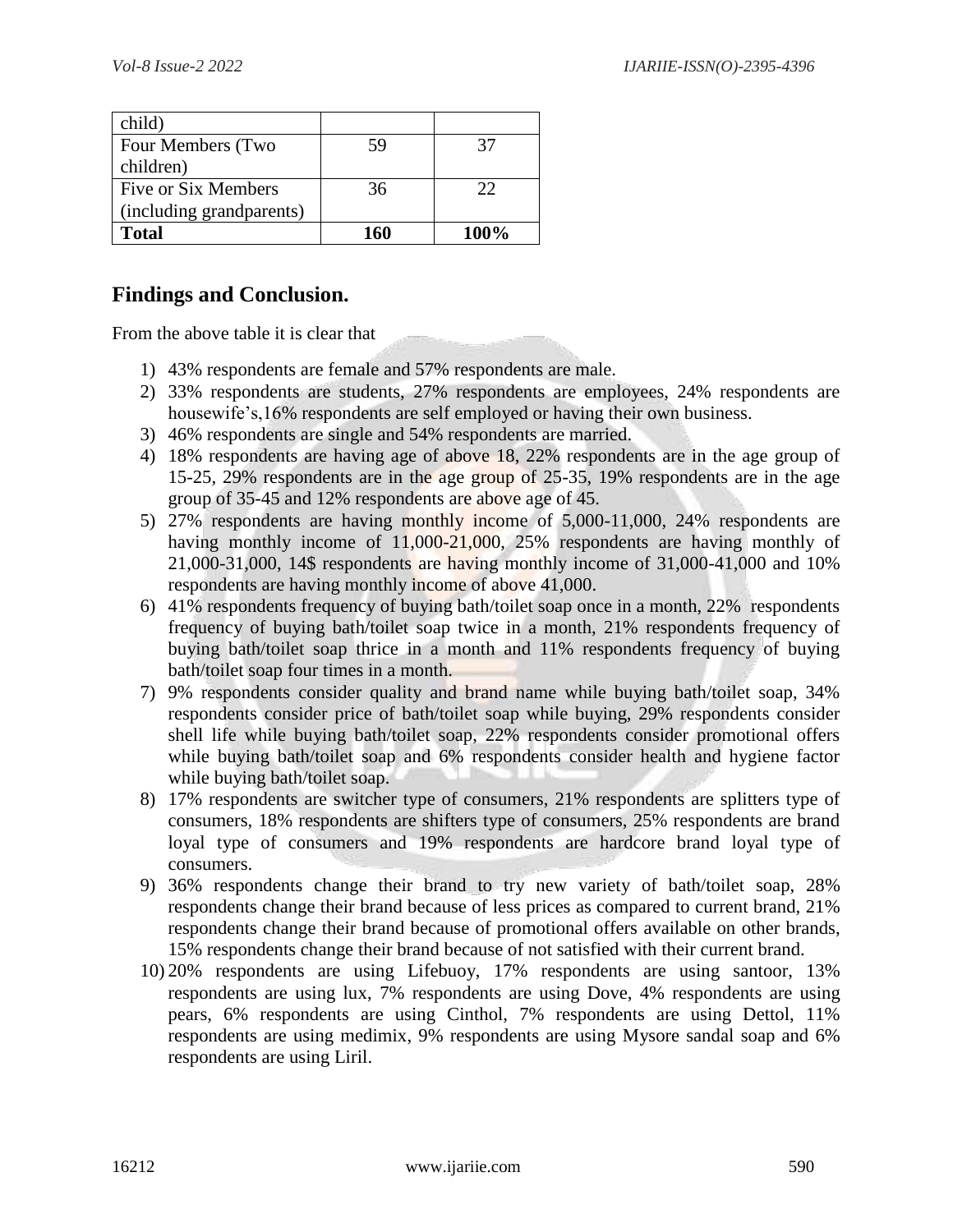11) 15% respondents are having only two members in the family, 26% respondents are having three members in the family, 37% respondents are having four members in the family, 22% respondents are having five or six members in the family.

In today's highly competitive market consumer is the king. Bath/Toilet soap plays a vital role while starting a day no matter whether a male going outside from home or a housewife. Everyone takes a bath without bath the day is incomplete. There are many important factors like suitable to skin, fragrance, packing, brand, moisturizing effect while buying bath/toilet soap.

Mostly it is observed consumer prefer shell life while consuming bath/toilet soap. Lifebuoy and santoor brands are largest selling soaps in the country even in the chandrapur area lifebuoy and santoor brands are largest selling soaps. Shell life of these brands is more as compared with others so consumers buy frequently. Due to advertisement and information available in different media consumers come to know about different varieties of soaps like pure natural, less use of chemicals and about TFM contained. Marketers always try to launch new products in the market and also they bring new and improved version of the product. Consumers are curious about new product they give good response to this. Marketer always tries to inform that there product is unique and different from others.

Individuals need nature of bath/toilet soap for which they are prepared to have brand dedication or switch over starting with one brand then onto the next. To catch the requirements of the relative multitude of sections of individuals, the items are presented in various amounts for ideal nature of consumer. In this way, the soap will bring more market potential for Bath/Toilet soap. The consumer have the inclinations brand shift in the event that not happy with the use of the item as well as accessibility on the lookout. In the post - buy fulfillment in consumer of prevalent brand picture and nature of the item is significant. The progress of a firm relies generally upon its capacity to draw in buyers towards its brands. Specifically, it is basic for the endurance of an organization to hold its present clients, and to make them faithfulness the brand.

## **BIBLIOGRAPHY**

- Andersson,E.L., Arvidsson,E., and Lindström,C.(2006), Coca-Cola or Pepsi; that is the question A study aboutdifferent factors affecting consumer preferences. Master thesis, School of Management and Economics, Växjö.University FED 323; International Marketing Strategy, spring 2006.
- Brown,W.F.(1950), The Determination of Factors Influencing Brand Choice. The Journal of Marketing, Vol14, NO. 5(Apr., 1950), pp. 699 -706.
- Chaudhuri, A. (1996), The Relationship of Attitudes, Habit and Loyalty to Market Share in Relation to a StapleGood in a Local Grocery Store. Journal of Business and Psychology, Vol. 11, No. 2 (Dec., 1996), pp. 265-274.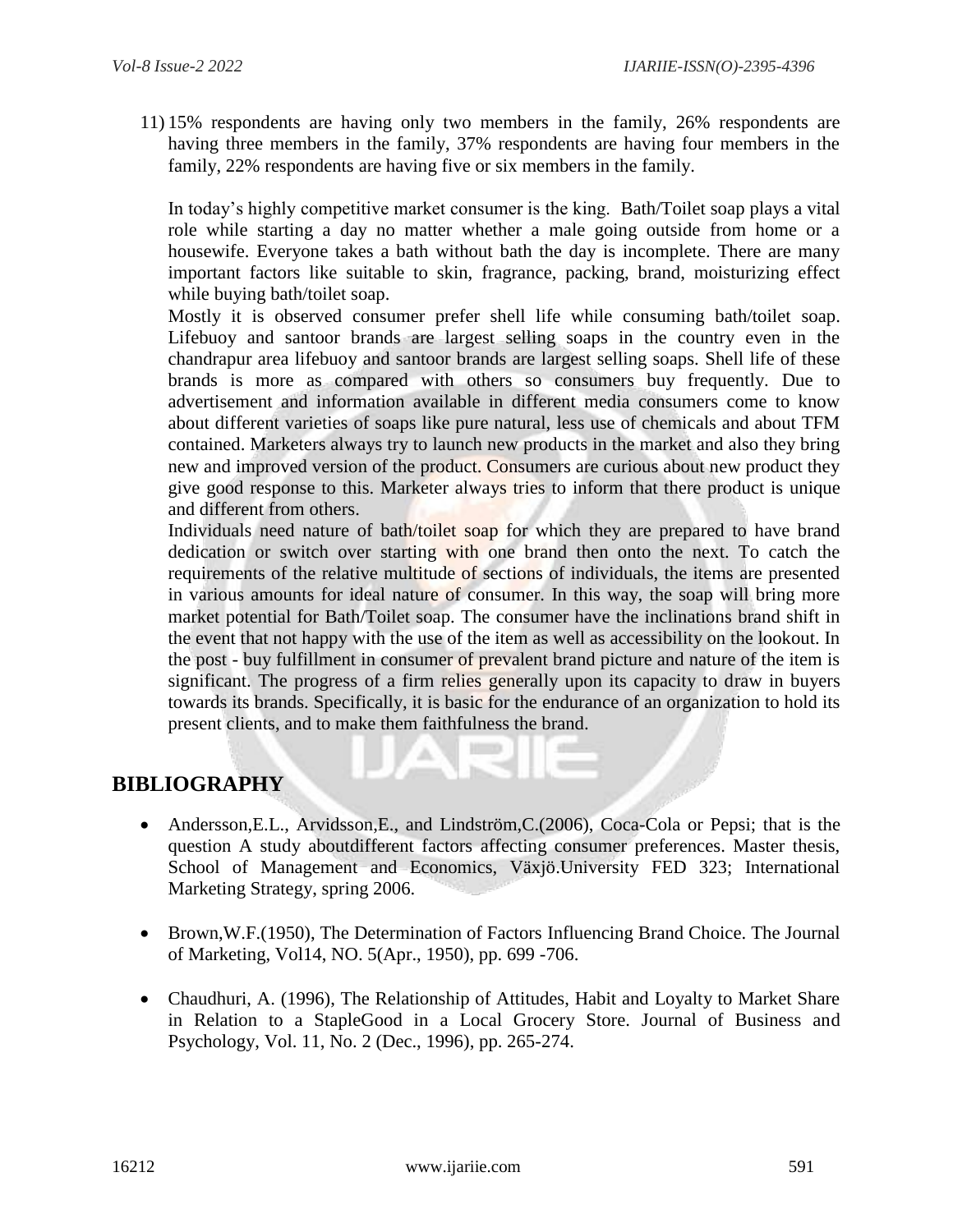- Chunhapak, Saithip, and Sanitpong. (2008), A Study of Factors Influencing Naresuan University Graduate Students Purchase Behavior. Study done for the MBA (international) at Naresuan University.
- Deighton, J., Caroline, M., Henderson, and Neslin, S.C. (1994), The Effects of Advertising on Brand Switching and Repeat Purchasing, Journal of Marketing Research,Vol. 31, No.1(Feb., 1994), pp. 28-43,Engel, J.F., et al (1995). Consumer Behavior. Eight Editions. Dryden.pp.143-154.
- Nilson, T.H. (1998). Competitive Branding, John Wiley & Sons.pp. 88-91. 140-145,225 Nair,V.K., and Pillai, R.(2007), A study on purchase pattern of cosmetic among consumers in Kerala. International Marketing Conference on Marketing & Society, 8- 10 April, 2007, IIMK.
- Peter, J.P. and Olson, J.C. (1990). Consumer Behavior and Marketing Strategy. Second Edition. Irwin.pp. 334, 438-441 Peter, J., and Donnelly, H.,J.Jr.(1992), Marketing Management.Third Edition, Irwin.pp.181-192.
- Evans, M., Moutinho, L. and Raaij, W. F. V. (1996) Applied Consumer Behavior. Addison-Wesley: arlow. Gander, Paul, 2003, Keep them coming, Marketing Week.
- Jones, Michael A., David L. Mothersbaugh, and Sharon E. Beatty (2002), "Why Customers Stay: Measuring the Underlying Dimensions of Services Switching Costs and Managing Their Differential Strategic Outcomes," Journal of Business Research, 55 (4), 41-50.
- Keller, K. L. (2003) Strategic Brand Management: Building, Measuring and Managing Brand Equity. Prentice Hall: New Jersey.
- Kim, Chung K., Han, Dongchul, Park, Seung-Bae, 2001, The effect of brand personality and identification on brand loyalty, Japanese Psychological Association.
- Krishnamurthi, L. and S.P. Raj (1991). "An Empirica l Analysis of the Relationship between Brand Loyalty and Consumer Price Elasticity," Marketing Science, 10, 2, 172- 183.
- New Frontiers in Branding: Attitudes, Attachments, and Relationships Santa Monica, CAC.Whan Park 2007 Copyright @ society for consumer psychology
- Sunil Kr. Agrawal-A Study of Consumer Buying Behaviour of FMCG Product in M.P, VSRD Internatioal Journal of Business & Management Research. Vol-4th, Issue- 1st jan2014.Page -1.
- [www.google.com](http://www.google.com/)
- [www.mapsofindia.com](http://www.mapsofindia.com/)
- [www.consumerbuyingbehaviour.com](http://www.consumerbuyingbehaviour.com/)